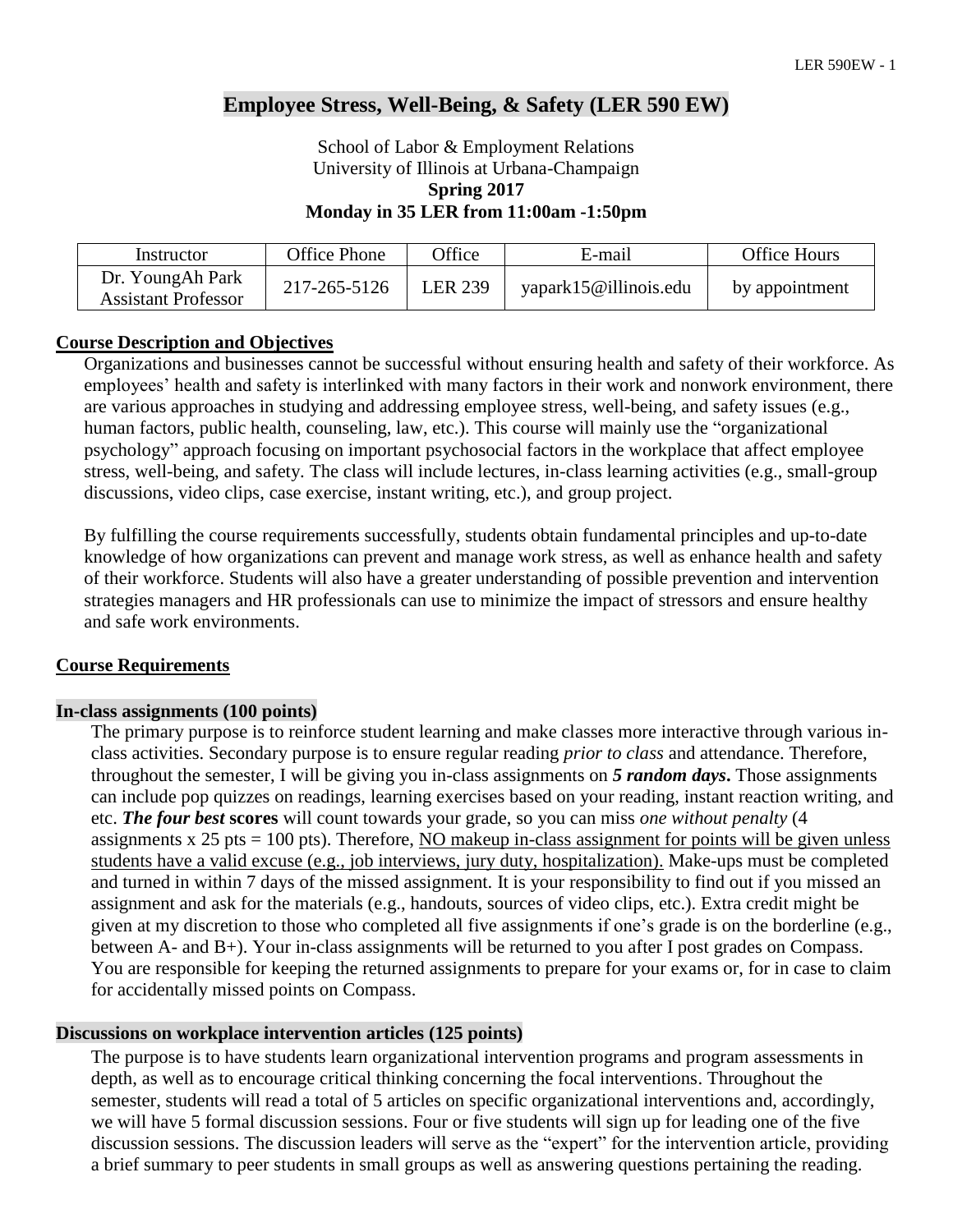Discussion leading is worth up to 25 points ( $25pts = 1$  session). Although you are expected to be the "expert" for only one intervention article, you should complete all of the intervention articles in order to knowledgeably discuss the focal intervention in class. In each of the intervention discussion sessions, all students should bring 2 or 3 well-posed discussion questions to class about the intervention reading material and actively participate in discussion. Refer to a document on Compass about generating good discussion questions. Please submit your discussion questions to me prior to each session in class (typed along with your name, date, and the article title). I will evaluate your questions and participation level which will be worth 20pts for each session  $(100pts = 5$  sessions x 20pts).

# **Exams (100 points)**

The first purpose is to ensure students' full review of the learning content and mastery of important concepts, principles, and theories in this course. The second purpose is to assess students' critical thinking on the topics covered in this course and application of their knowledge to case scenarios. **Two examinations** will be given during the semester  $(100pts = 2 \text{ exams x} 50pts)$ . The exams will consist of TWO parts: (1) short answer essays and (2) long answer essays. Remember that essay questions are based on all aspects of the course: the reading assignments, in-class activities, lectures, discussions, and video clips.

Make-up exam policy. If you must miss an exam due to a documented excuse, contact me as soon as possible to schedule a make-up date in advance. If you know you are going to miss an exam, you must notify me before the exam date. If I am not notified, no make-up exam will be given.

- The make-up exams cannot be taken on any time after its scheduled date and time.
- However, for extraordinary circumstances, I reserve the right to give an early or late make-up exam for any students not taking the exam during the regular testing time period.

### **Final project (100 points)**

The main purpose of this group assignment is to provide you with the opportunity to apply what you learned in this course to a specific occupation or job. Form a team of no more than 4 or 5 members. Your group representative is required to email me the list of team member names and choice of an occupation no later than **February 27, 2017 (yapark15@illinois.edu)**.

You will (1) describe the general characteristics of an occupation/job, (2) based on both public data sources (e.g., government reports, published empirical research) and interviews with at least three employees in that occupation, identify common and/or serious threats to health and well-being in that occupation, and (3) based on your group's reading and critical thinking about promoting a healthy and/or safe workplace, suggest organizational interventions that would address those health or safety threats. Your group will then make a 15 minute in-class presentation on your project work. Additional 5 minutes will be assigned to Q&A with your audience.

*Examples of jobs:* Customer service employees, Nurses, Retail workers, Physicians, First responders (Emergency Medical Technicians, firefighters, etc.), software programmers in IT, oil rig workers, insurance loss assessors, sports referees, etc.

To complete this assignment, the following steps are required:

# **(1) Describe the occupation**

Your goal is to provide a general overview of the nature of the work performed in the job and the number of people who work in this job. This should be a relatively brief portion of your project/presentation. Two useful sources for this information are the Bureau of Labor Statistics (www.bls.gov) and O\*NET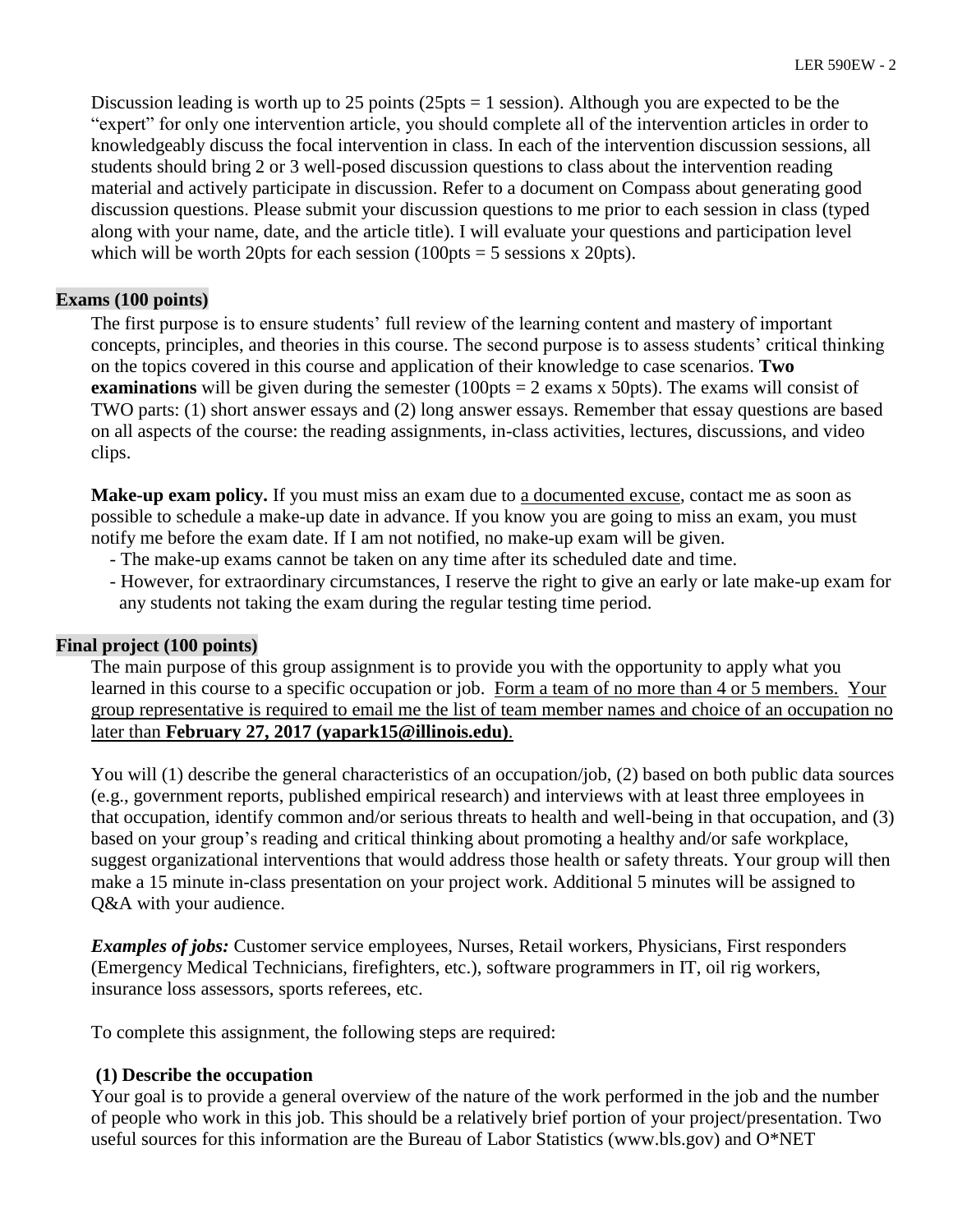(http://online.onetcenter.org). If you can find them, it is always nice to supplement the statistical portrait with other media, such as pictures of people performing the job.

## **(2) Identify common and/or serious threats or stressors to health and well-being**

Your goal is to identify health and/or safety risks in the job and threats to well-being. You should use the following sources for this information:

- (a) Government documents that provide health and safety risks for occupations. Perhaps the best source for these data is reports from the National Institute for Occupational Safety and Health (NIOSH, http://www.cdc.gov/niosh).
- (b) Published empirical research. For common jobs, you are likely to find many studies focusing on occupational health issues. These sources may include business, psychology, or public health journals devoted to health-related research or where they are available, journals devoted to a specific occupation. I do not expect you to conduct a complete review of the published literature on your occupation, but would encourage you to review this literature in some detail, as you are likely to find it quite helpful.
- (c) Interviews with members of your occupation. I would like your group members to locate and interview at least three people who either currently work in your chosen occupation or who have done so in the past. Your goal will be to conduct a brief interview with each person (that you will design). The interview should focus on their perceptions of health and safety threats, positive aspects of their job, and their thoughts about interventions that would increase their occupational health. Along the way, I would encourage you to keep track of particularly meaningful quotes that illustrate significant concerns or rewarding aspects of the work.

### **(3) Suggest interventions**

Based on your work in step 2, you will recommend a few interventions that address serious and/or common occupational health concerns in your occupation of choice. You can draw on the same sources you used in step 2, as well as the list of intervention-related readings in this course. I am less interested in whether you make the "right" recommendations and more interested in making sure that whatever you recommend is drawn from the data you gather for the project and thoughtful discussion and literature review by your group.

# *Deliverables and Grading:*

You will make a group presentation on your occupation of interest. I will leave the exact structure of that presentation for you to decide, but it should be delivered in Power Point and should basically summarize the stages of your work above. The presentation should be 15 minutes in length and should mostly focus on the identified stress and health risks, reports from the interviews you conducted, and suggested interventions. Another 5 minutes will be used for Q&A with your audience.

Team points are 50 and these will be based on the overall quality of the presentation as delivered in class. Each group member will receive the same grade regarding team points. I will also have you rate each of your team member's contribution to the group project after presentations, and this individual point is 50 based on the rating scores you receive from your team members. The rating format will be introduced later in class. Thus, you can earn up to 100 points through this group project (50 for team performance, 50 for individual contribution).

# **Course Grades and Grading Scale**

Grades will be determined by 4 areas of your performance:

- 1. In-class assignments and pop quizzes: 100 Points
- 2. Intervention discussions: 125 Points
- 3. Exams: 100 Points (each 50 pts x 2 exams)
- 4. Team Project: 100 Points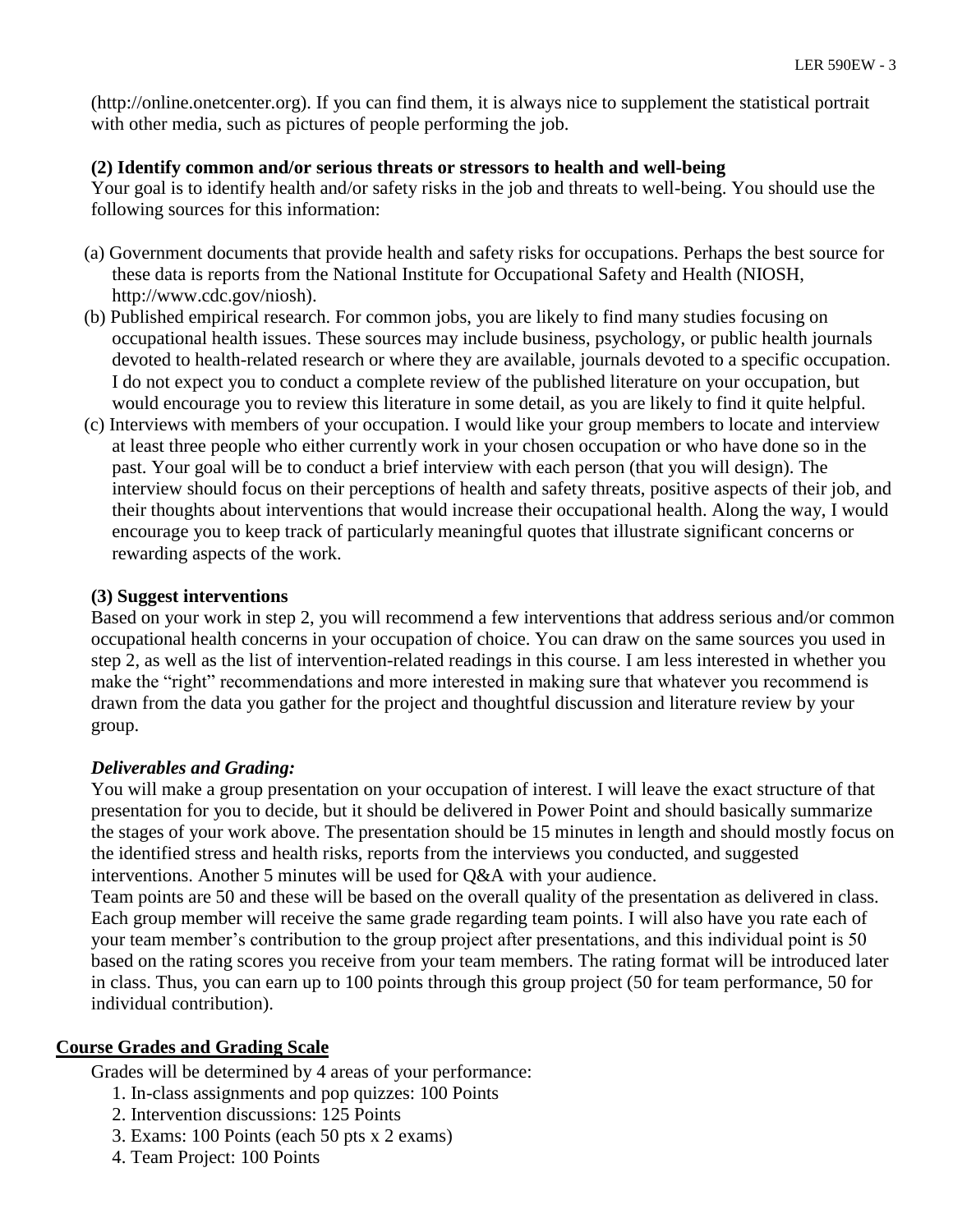| A total of 425 points |           |
|-----------------------|-----------|
| A                     | 96-100%   |
| $A -$                 | 92-95.9%  |
| $B+$                  | 88-91.9%  |
| B                     | 84-87.9%  |
| $B -$                 | 80-83.9%  |
| $C_{\pm}$             | 77-79.9%  |
| $\mathcal{C}$         | 73-76.9%  |
| $\mathsf{C}\text{-}$  | 70-72.9%  |
| $D+$                  | 67-69.9%  |
| D                     | 63-66.9%  |
| D-                    | 60-62.9%  |
| F                     | Below 60% |

### **Classroom Formats & Student Conduct**

- 1. Class is held once per week, on Monday. Please be courteous to others by being to class on time. Students are expected to prepare for class ahead of time (i.e., read the assigned materials prior to class) and be an active learner in all components of classes. Reading materials will be uploaded on Compass weekly.
- 2. Disruptive behavior will not be tolerated. This includes mobile phones, so please silence them and do not use them during class time. If you need to have your cell phone on for emergency reasons, please put them on the vibrant mode and you may sit near the door to exit. Students' laptop use in class is strictly limited to note taking and class purposes. *Personal emails, instant messaging, SNS websites, Internet surfing, or any other use unrelated to class are not allowed. If such a case is caught, you will be asked to leave the classroom and eventually lose your privilege for in-class laptop use.*
- 3. We are each responsible for creating a friendly learning environment in this course. Be courteous to your peers regardless of their backgrounds and different opinions, especially regarding your team project work.
- 4. Communication:
	- a. If you have to miss more than 2 classes in a row due to long-term constraints or you will have to miss an exam, please do let me know. You should ask for the missed materials for in-class activities—please talk to me in person shortly before or after the class.
	- b. Throughout the semester, you're more than welcome to set up an appointment with me to talk about how to improve your performance in this course. Please note that the grading scale is clearly provided in this syllabus. *Grades will not be adjusted via email communication on the last minute. Therefore, if you have concerns or questions, please come talk to me early on.*
	- c. The syllabus contains important information that you will be responsible for knowing throughout the semester (e.g., policies & rules, course evaluation elements, course schedule, etc.). Therefore, if you have a question about the course, please consult the syllabus before you contact me. I will gladly respond to emails if you need clarification about what is covered in the syllabus; however, I will not respond to emails about questions that can be easily answered by reading the syllabus.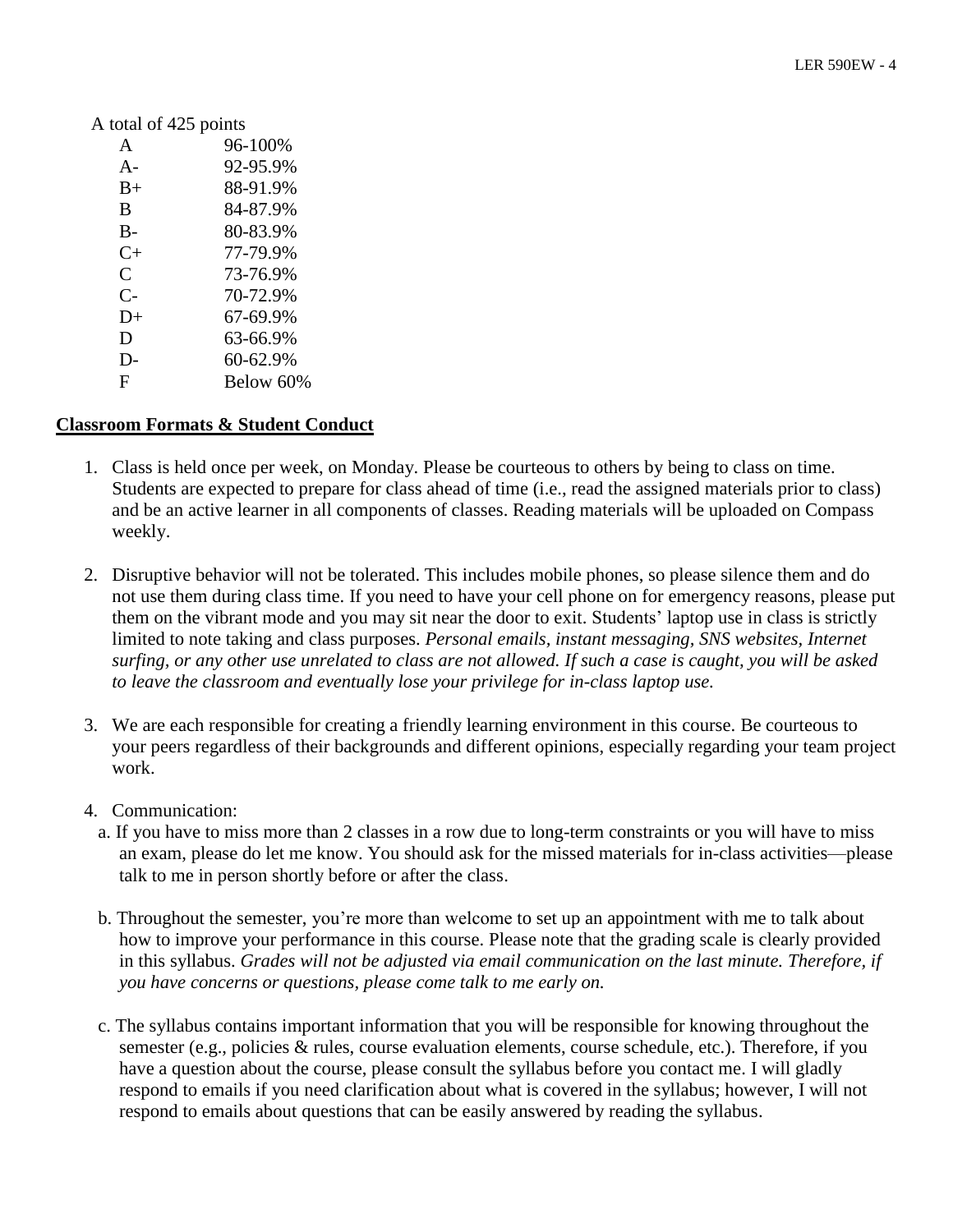# **Extra Credit**

During the semester, there may be opportunities for you to earn extra credits through participating in research experiments, helping recruit research participants, or solving extra questions in exams. This will be a voluntary opportunity. If you do not want to participate but still wish to earn extra credit, alternative assignments will be given for equal opportunities. Available points and further instructions will be given if there are any opportunities at my discretion.

# **Other Important Polices**

*Students with Disabilities***:** UIUC provides, upon request, appropriate academic accommodations for qualified students with disabilities. For more information, please refer to the following website and contact the University's disability services office. http://www.disability.illinois.edu/

*Academic Integrity Policy***:** As with any other University course, plagiarism, cheating or any other form of academic dishonesty will not be tolerated in any way. *Cases of academic integrity infractions will be pursued to the fullest extent allowed by University regulations* (see http://studentcode.illinois.edu/article1\_part4\_1- 402.html for details). *Ignorance of a rule is never a defense. Therefore, it is students' responsibility to educate themselves about the risk of academic integrity infractions and to avoid it. Just don't do it!!*

# **Course Schedule**

Week 1: 1/23

- Course Introduction
- NIOSH (National Institute for Occupational Safety and Health) & OSHA (Occupational Safety and Health Administration)

Week 2: 1/30

• Work stress models and theoretical frameworks

Week 3: 2/6

- Common work stressors and strains
- Individual differences in experiencing work stress

### Week 4: 2/13

- Emotional labor in human service jobs
- Workplace violence and interpersonal mistreatment
- Intervention Discussion I: Reducing incivility and its related stress at work

### Week 5: 2/20

- Organizational injustice as a stressor
- Intervention Discussion II: Displaying fairness while delivering bad news in organizations

### Week 6: 2/27

- Situational factors and job characteristics for employee well-being
- Exam review using practice exam questions

Week 7: 3/6

Exam I